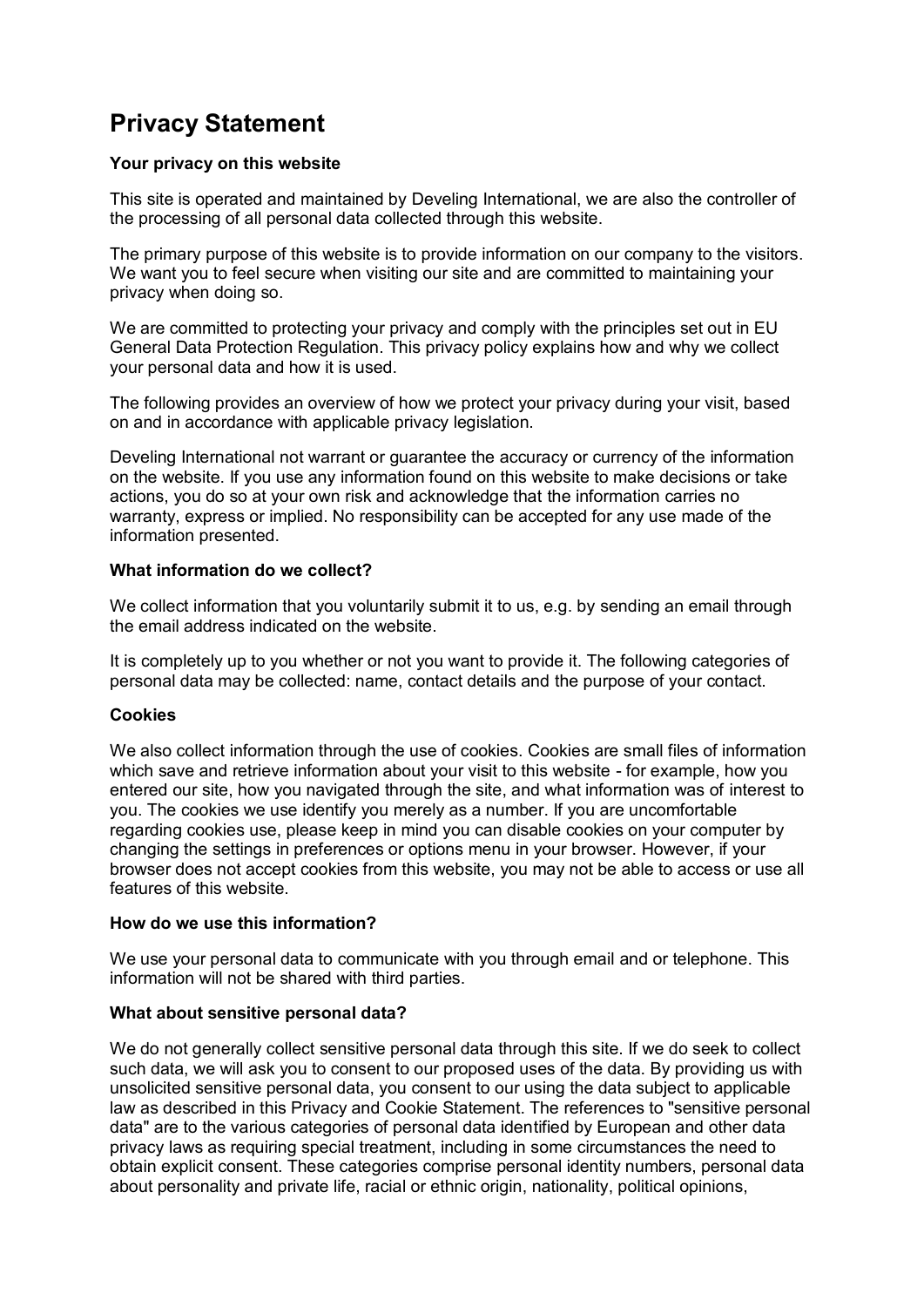membership of political parties or movements, religious, philosophical or other similar beliefs, membership of a trade union or profession or trade association, physical or mental health, genetic code, addictions, sexual life, property matters or criminal record (including information about suspected criminal activities).

# **Security and retention period**

The transfer, storage and processing of personal data collected through this website is secured by means of current, usual technical measures. In general, Develing International will not retain the personal data that is obtained through this website for a period longer than is necessary for achieving the purposes for which they were collected, or as long as the law prescribes.

# **Do you have access to your information?**

Based on this Privacy and Cookie Statement, you are entitled to know whether we hold information about you and, if we do, to have access to that information and require it to be corrected if it is inaccurate. You also have the right to have your personal data erased or blocked if any of the processing of it is in violation with the applicable privacy legislation.

# **Google Analytics terms of service**

This website uses Google Analytics, an independent measurement and research service from Google. They use cookies and code on the site to gather data regarding the number and frequency of visitors to our site. Both the cookies and the embedded code provide statistical information about visits to pages on the site, the duration of individual page view, paths taken by visitors through the site and other general information. We use this type of information to help us improve our services to you. Google will not associate your IP address with any other data held by Google. You may refuse the use of cookies by selecting the appropriate settings on your browser, however please note that if you do this you may not be able to use the full functionality of this website. By using this website, you consent to the processing of data about you by Google in the manner and for the purposes set out above.For further information regarding Google Analytics privacy statement, please see Google's privacy notice.

We use a WordPress cookie (wsal\_wp\_session) which is added by WordPress Security Audit Log plugin. Please view the WordPress (Automattic Inc) privacy policy here.

# **Financial details**

We do not store any of your personal financial details. We only hold business invoicing and bank account information as required.

# **People who email us**

Please be aware that you have a responsibility to ensure that any email you send is within the bounds of the law.

We will also monitor any emails sent to us, including file attachments, for viruses or malicious software. This monitoring is conducted by a third party, Google. For more information about how Google conducts this monitoring, please see Google's privacy notice.